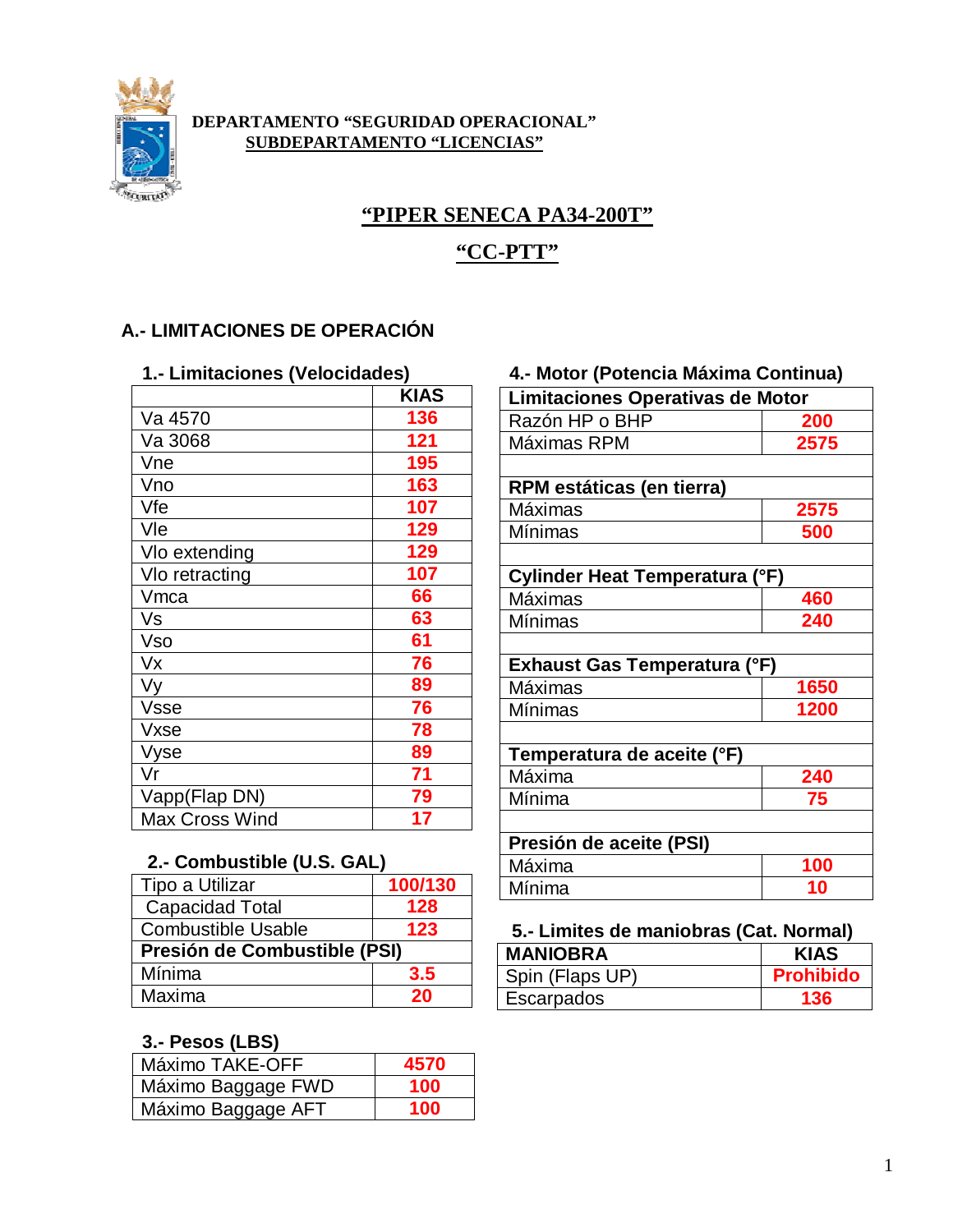### **B.- PROCEDIMIENTOS DE EMERGENCIA**

**1. ENGINE FAILURE DURING TAKEOFF (below 85 KIAS):**

**a.- If engine failure occurs during takeoff and 85 KIAS has not been attained :**

| <b>THROTTLES</b>                          | <b>CLOSED</b>                          |
|-------------------------------------------|----------------------------------------|
| <b>STOP STRAIGHT AHEAD</b>                |                                        |
|                                           |                                        |
| b.- If inadequate runway remains to stop: |                                        |
|                                           |                                        |
| <b>THROTTLES</b>                          | <b>CLOSED</b>                          |
| <b>BRAKES</b>                             | <b>MAXIMUM BRAKING</b>                 |
| <b>BATERRY SWITCH</b>                     | <b>OFF</b>                             |
| <b>FUEL SELECTORS</b>                     | <b>OFF</b>                             |
| <b>CONTINUE</b>                           | <b>STRAIGHT AHEAD, TURNING TO VOID</b> |
|                                           | <b>OBSTACLES AS NECESSARY</b>          |

### **2. ENGINE FAILURE DURING TAKEOFF (85 KIAS or above):**

If engine failure occurs during takeoff ground roll or after lift-off with gear still down and 85 KIAS has been attained:

| a.- If adequate runway remains, |                       |
|---------------------------------|-----------------------|
| THROTTLES                       | <b>CLOSED</b>         |
| LAND                            | <b>IF AIRBORNE</b>    |
| STOP                            | <b>STRAIGHT AHEAD</b> |

If runway remaining is inadequate for stopping, decide whether to abort or continue.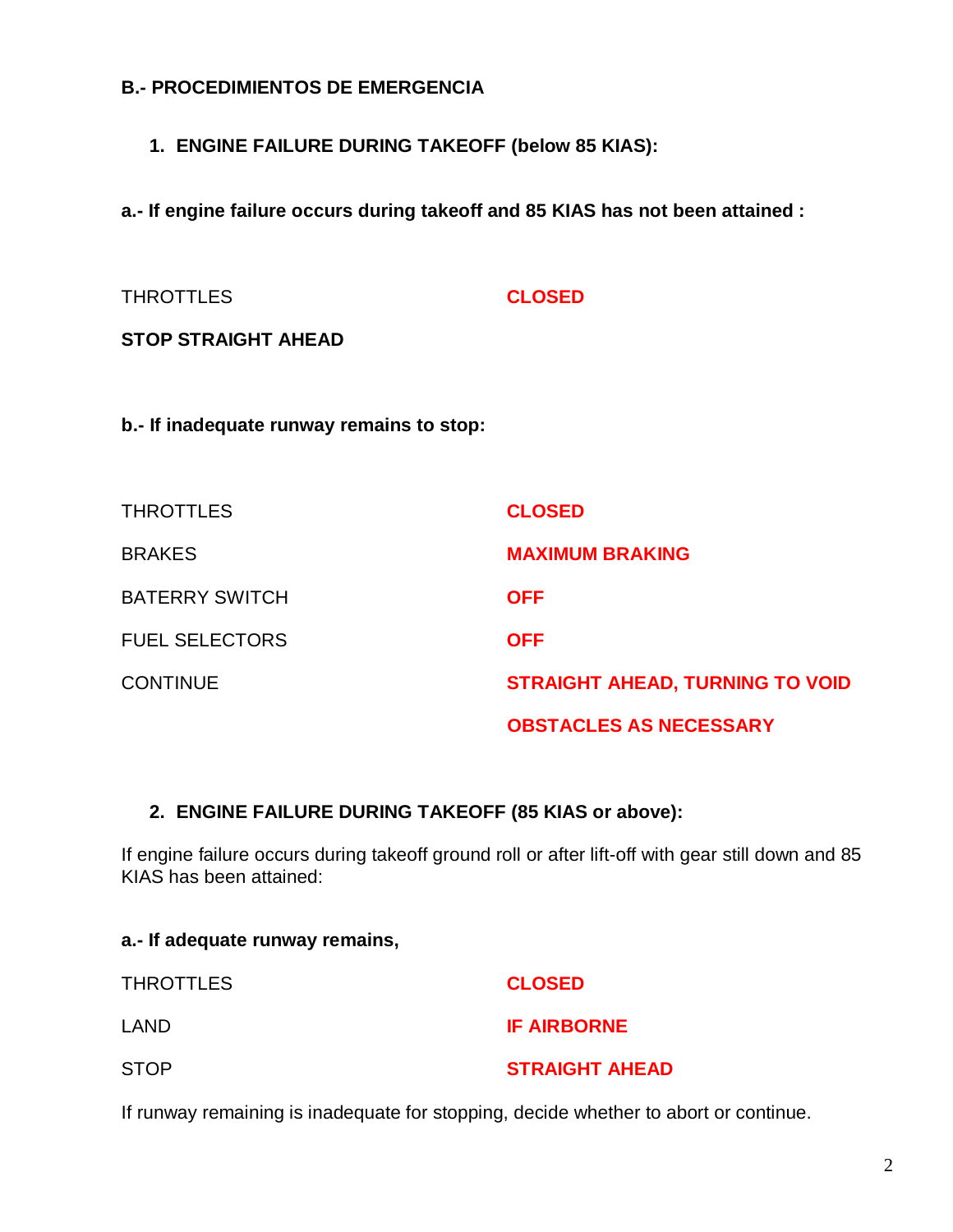**b.- If decision is made to continue,**

| <b>HEADING</b>            | <b>MAINTAIN</b> |
|---------------------------|-----------------|
| <b>AIRSPEED</b>           | <b>MAINTAIN</b> |
| <b>ESTABLISHING</b>       | <b>A CLIMB</b>  |
| <b>LANDING GEAR</b>       | <b>RETRACT</b>  |
| ACCELERATE TO             | 89 KIAS (VYSE)  |
| <b>INOPERATIVE ENGINE</b> | <b>FEATHER</b>  |

## **3. ENGINE FIRE IN FLIGHT:**

**a.- Affected engine:**

| <b>FUEL SELECTOR</b>      | <b>OFF</b>              |
|---------------------------|-------------------------|
| <b>THROTTLE</b>           | <b>CLOSE</b>            |
| <b>PROPELLER</b>          | <b>FEATHER</b>          |
| <b>MIXTURE</b>            | <b>IDLE CUT-OFF</b>     |
| <b>HEATER</b>             | <b>OFF</b>              |
| <b>DEFROSTER</b>          | <b>OFF</b>              |
| <b>IF TERRAIN PERMITS</b> | <b>LAND IMMEDIATELY</b> |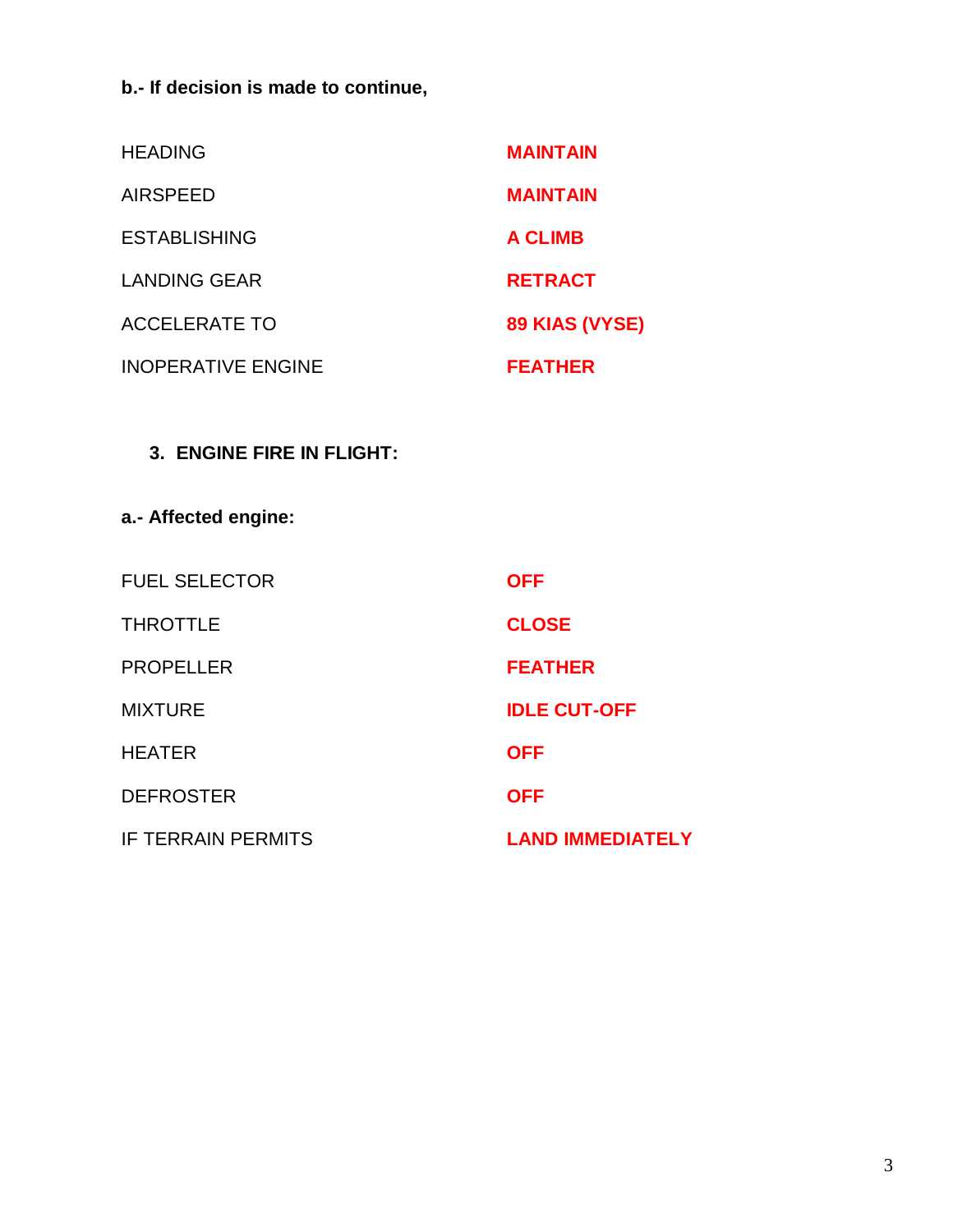- **4. ENGINE FIRE ON GROUND:**
- **a.- If engine has not started:**

| <b>MIXTURE</b> | <b>IDLE CUT-OFF</b> |
|----------------|---------------------|
| THROTTLE       | <b>OPEN</b>         |
| <b>STARTER</b> | <b>CRANK ENGINE</b> |

If engine has already started and is running, continue operating to try pulling the fire into the engine.

If fire continues, extinguish with best available means.

## **b.- If external fire extinguish is to be applied.**

| <b>FUEL SELECTOR VALVES</b> |  |
|-----------------------------|--|
|                             |  |

MIXTURE **IDLE CUT-OFF**

## **5. EMERGENCY DESCENT:**

| <b>THROTTLE</b>     | <b>CLOSE</b>                  |
|---------------------|-------------------------------|
| <b>PROPELLER</b>    | <b>FULL FORWARD</b>           |
| <b>MIXTURE</b>      | <b>AS REQUIRED FOR SMOOTH</b> |
|                     | <b>OPERATION</b>              |
| <b>LANDING GEAR</b> | <b>EXTEND</b>                 |
| <b>AIRSPEED</b>     | <b>129 KIAS</b>               |